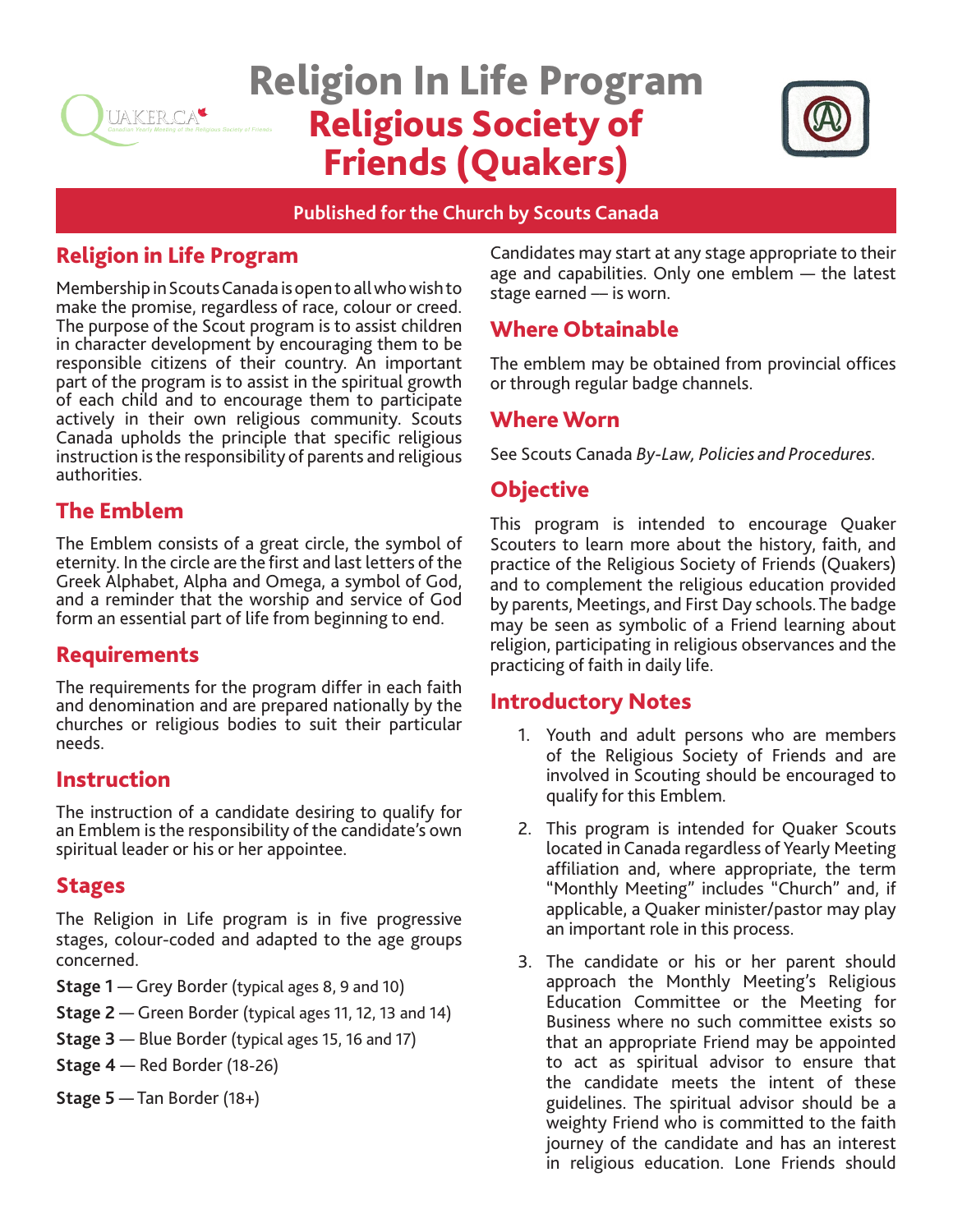contact Friends Committee on Scouting and/ or Canadian Yearly Meeting's Home Mission and Advancement Committee (HMAC) for assistance in this regard.

- 4. The candidate's Monthly Meeting may adapt the guidelines for this badge, as appropriate, for the needs of candidate or the local meeting. The opportunity for encouraging the spiritual growth of a Friend is considered to be more important than the specific details outlined here. However, the spiritual advisor is cautioned that the guidelines should be respected as much as possible so that the badge has real meaning for those who wear it. Adapted guidelines should still serve the principles of this badge and encourage the candidate's:
	- a) Involvement in learning about the Christian faith and Quakerism in particular;
	- b) Discovery of her or his wider spiritual heritage;
	- c) Participation in the life and work of the Meeting;
	- d) Application of faith through activities or projects that give expression to the idea of Quaker service.
- 5. The Religion in Life Emblem may be presented to a candidate when he or she has met the standards of the appropriate stage of the program. It is recommended that this presentation take place at a regular session of the Meeting for Worship. The candidate's Scout group or a representative of the group should be invited to attend the presentation whenever possible.
- 6. While the guidelines for stages 4 and 5 are identical, adults pursing stage 5 are expected to demonstrate a deeper knowledge and understanding of Quaker faith and practice and show a commitment to the encouragement of the faith journeys of young Friends.

# The Guidelines

## General Standards

- 1. All candidates should, according to their age and ability, be able to discuss:
	- a) How his/her Scout promise and law relate to the Bible and Quaker faith and practice.
- b) The Quaker testimonies, and, in particular, the testimonies regarding peace, simplicity, creeds, vocal ministry, and oath-taking.
- c) The Quaker belief in the Inner Light ("that of God in all people").
- d) The work and structure of their yearly meetings and their constituent halfyearly, quarterly, monthly, and preparative meetings and the major committees attached to these meetings.
- e) The role of the Bible in the candidate's Quaker faith and practice.
- 2. In preparing for and responding to the guidelines for this badge, the candidate should record her or his thoughts in a journal in keeping with Quaker tradition. The complexity and depth of this journal depends on the candidate's age and ability but should reflect the candidate's faith journey and attempt to put into words what they believe. This journal need not be shared with the spiritual advisor unless the candidate so wishes.
- 3. All candidates should have satisfactory attendance at and participation in their local First Day school (if available) and their Meeting for Worship.

# **Word**

## Stage 1

- 1. Become familiar with the Bible as a book and be able to:
	- a) Identify your favourite Bible Story;
	- b) Find such passages as Psalm 23 & 100, Matt. 6:9–13, John 1:2–6, and I Corin. 13;
	- c) Tell someone how many books are in the Bible, its main divisions and how they differ from each other.
- 2. Read and discuss a book like Thee Hannah by Marguerite De Angeli or another similar book, appropriate for the candidate's age, from the Canadian Quaker Book Service or from the catalogue of books available from Friends General Conference or Friends United Meeting.
- 3. Learn who the following famous Friends are: George Fox, Margaret Fell, John Woolman, and Elizabeth Fry.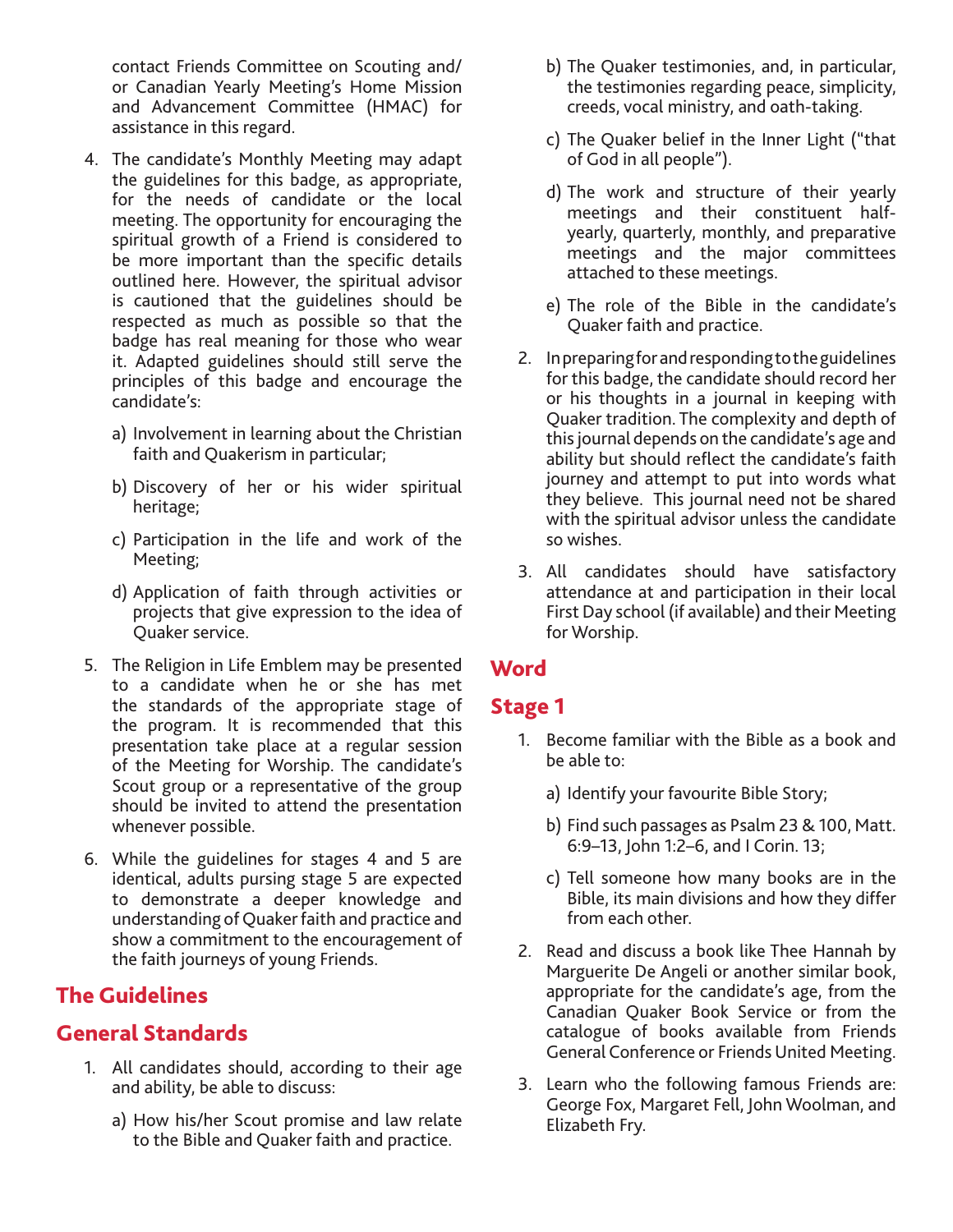## Stage 2

- 1. Give a report on George Fox, the founder of Quakerism. Share it with other Friends in your Meeting.
- 2. Tell, in your own words, how you try and follow the teachings of Christ as recorded in the Sermon on the Mount.
- 3. Read and discuss "The Story of Quakerism" by Efrida Vipont Foulds or another similar book, appropriate for the candidate's age, from the Canadian Quaker Book Service or from the catalogue of books available from Friends General Conference or Friends United Meeting.
- 4. Become familiar with your Yearly Meeting's "Advices and Queries."
- 5. In what ways do you think God speaks to human beings today?

#### Stage 3

- 1. Read the Gospel of St. John and know the major themes.
- 2. Discuss why Quakers refuse to adopt creeds.
- 3. Read "Friends for 300 Years" by H. Brinton, "The Quakers in Canada: A History" by Arthur Dorland, or another similar book, appropriate for the candidate's age, from the Canadian Quaker Book Service or from the catalogue of books available from Friends General Conference or Friends United Meeting.
- 4. Give a brief biography of ten of the following people, and describe their contribution to Quakerism:

Joseph John Gurney, John Woolman, Rufus Jones, Arthur G. Dorland, Anthony Benezet, Elizabeth Fry, Isaac Pennington, William Penn Robert Barclay, Stephen Grellet, Lucretia Mott, John Wilber, Margaret Fell, Elias Hicks, James Naylor, Mary Dyer, John Greenleaf Whittier, Timothy Rogers, Sutherland P. Gardner, John T. Dorland, Laura Smith Haviland, David Willson, William Allen.

## Stage 4

- 1. Read and discuss the Journals of George Fox.
- 2. Participate in or organise a Quaker Bible study group in your Meeting.
- 3. Write down and discuss your feelings about:
- a) The Quaker belief in equality
- b) Quaker marriage practices
- c) The Quaker response to death.
- d) The Quaker relationship between science and faith, and, in particular, ideas like evolution and creationism.
- e) The Inner Light

# Worship

# Stage 1

- 1. Through discussion, answer the following questions:
	- a) What does Meeting for Worship mean to me?
	- b) Is meeting in a particular building important?
- 2. Talk about the importance of prayer in your life; consider sharing a prayer with your Meeting or First Day School.
- 3. Describe how you feel about being a Quaker.
- 4. Discuss what do you think about God, love, peace, nature, family, faith, Jesus, and the Inward Light.

## Stage 2

- 1. Through discussion, answer the following questions:
	- a) What does Meeting for Worship mean to you?
	- b) Why is it important for you to belong to your Meeting?
	- c) Why is it important for Quakers to gather together in worship?
- 2. Explain Quaker worship to non-Quakers such as your own Scouting Unit or invite some friends to attend a Quaker Meeting for Worship and ask some adult members to meet with them.
- 3. Discuss why and how people receive gifts from God and consider whether these gifts should be shared.
- 4. Discuss how do you prepare for Meeting for Worship:
	- a) Read inspirational literature?
	- b) Sit in silence and think about God?
	- c) Talk with others about Meeting?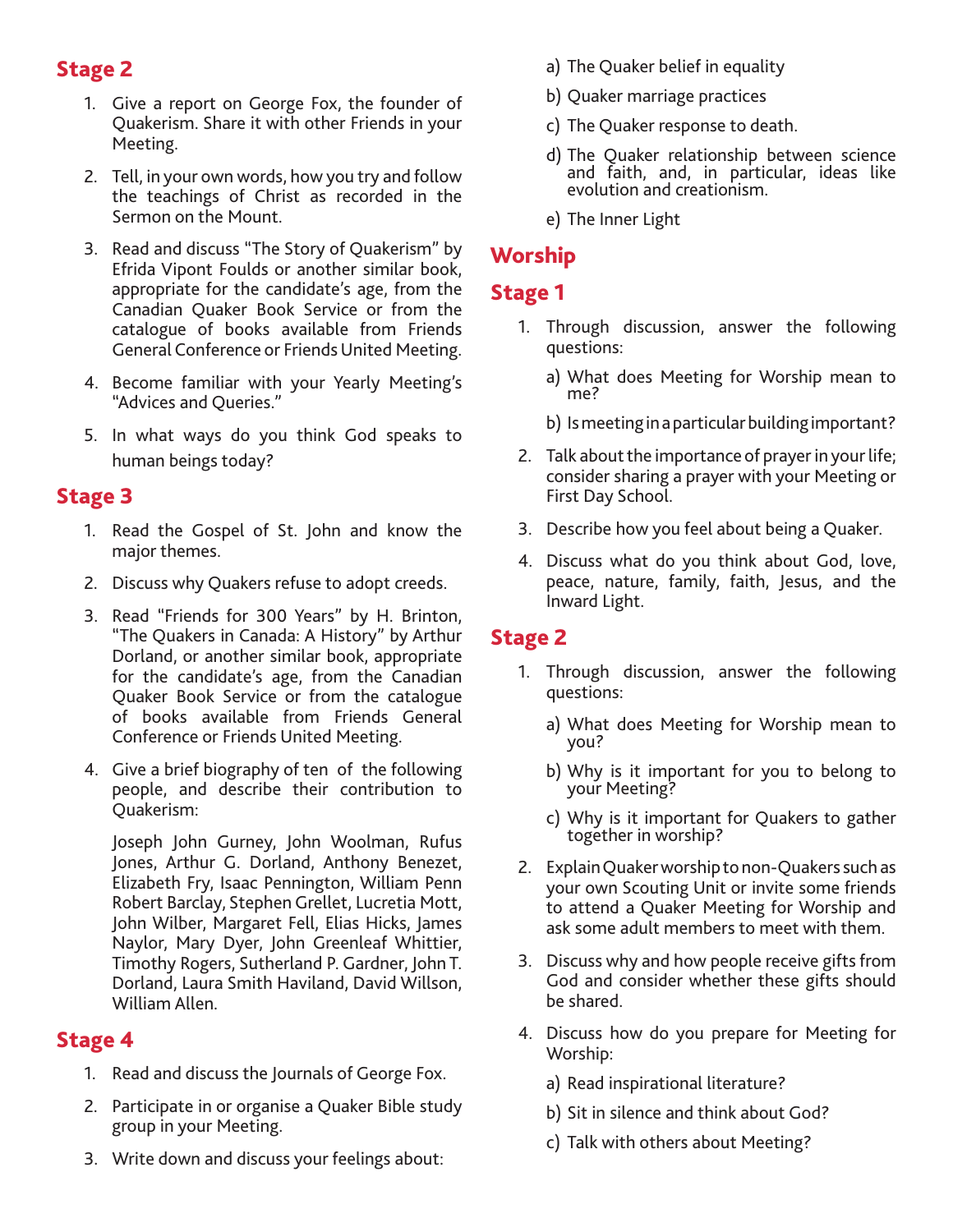#### Stage 3

- 1. Invite the adult members of the Meeting to have a worship service focusing on Youth.
- 2. Discuss why Quakers do not practice outward baptism.
- 3. Put into words your experiences in Meeting. How would you explain centering down to a friend who is not a Quaker?
- 4. Discuss your thoughts on vocal ministry and consider participating in your Meeting for Worship through vocal ministry.
- 5. Discuss how do you know when the Spirit is leading you?
- 6. Explain what it means to you to know God experientially.

#### Stage 4

- 1. Describe in writing and through discussion the particular value of the Quaker form of worship.
- 2. What do we mean by a Religious Society as contrasted with a political society?
- 3. For many Christians, the sacraments are fundamental to worship. How do you respond to this statement? What do Quakers mean when they say that everything in life is sacramental? Tell why the Religious Society of Friends does not use the sacramental rites as practiced by most Christian churches.
- 4. Attend your Monthly Meeting's Meeting for Business and discuss with your spiritual advisor:
	- a) How do Friends incorporate worship and business?
	- b) How do Friends reach decisions?
	- c) How consensus is different from Quaker decision-making.
- 5. Organize and lead an ecumenical "Scouts Own" or other such religious gathering at a Scout camp.

#### **Witness**

#### Stage 1

- 1. Tell how Guiding or Scouting and being a member of the Religious Society of Friends are related.
- 2. Take part in some project that helps people in your home, community or another part of the world.
- 3. Discuss the meaning and importance of the Quaker Star as a symbol of peace.
- 4. List the ways in which your Meeting cooperates with other faiths in your community.

#### Stage 2

- 1. Participate, either alone or with others, in a project that helps directly some person or persons in your community.
- 2. How do you try to fulfill the Scout Law in your daily living?
- 3. Research and discuss the role of your Monthly Meeting, Yearly Meeting, and other organizations such as the Canadian Friends Service Committee, Friends General Conference, Friends United Meeting, Evangelical Friends International, and Friends World Committee for Consultation.
- 4. Consider the duties and obligations that arise from membership in the Religious Society of Friends.

## Stage 3

- 1. Make regular contributions of your time, your talents, or your money to help others at home or abroad or take an active part in a community service project. Consider working with the Canadian Friends Service Committee.
- 2. Serve in a leadership capacity in your Scout group or assist in the delivery of your First Day School program.
- 3. Research and discuss the different streams of Quakerism: programmed, unprogrammed, and evangelical, and consider opportunities for an ecumenical response.
- 4. Serve on a Quaker committee at the Monthly or Yearly meeting level.

#### Stage 4

- 1. Participate in a Work Camp project administered by Quakers or other such activity.
- 2. Write down and then try to implement your ideas on the questions:
	- a) "Am I my brother's keeper?"
	- b) What are the most urgent needs of my friends and I?
	- c) What does it mean to "Love your neighbour as yourself" in the light of the first Commandment?